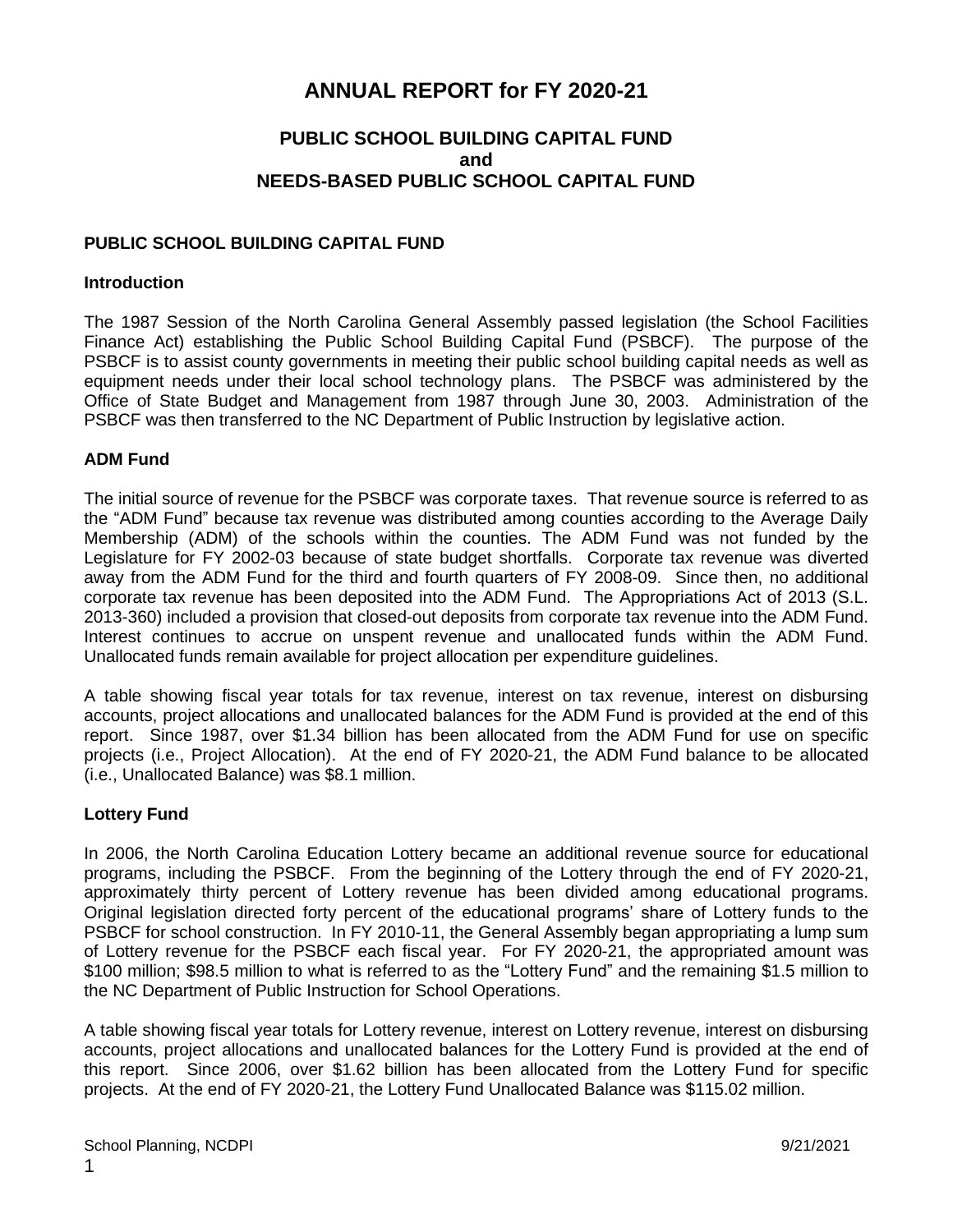## **NEEDS-BASED PUBLIC SCHOOL CAPITAL FUND**

#### **Introduction**

In 2017, the North Carolina General Assembly established the Needs-Based Public School Capital Fund (S.L. 2017-57, Sec. 5.3; modified by S.L. 2017-212, Sec. 1.1; modified by S.L. 2018-5, Sec. 5.3). The purpose of this fund is to provide financial assistance to lower-wealth counties (those designated as Development Tier 1 or Tier 2) for construction of new public school buildings. Legislation governing the NBPSCF is subject to annual review and revision by the General Assembly. This report is based upon legislation that governed NBPSCF activity for FY 2020-21.

The North Carolina Education Lottery is the sole source of revenue for the Needs-Based Public School Capital Fund (NBPSCF). Administration of this fund is the responsibility of the NC Department of Public Instruction (DPI). Primary differences between the NBPSCF and the PSBCF include the following:

a) county eligibility (Tier 1 and Tier 2 counties; ranked by economic factors and facility needs);

b) the amount of funds available (appropriations are set annually by the General Assembly);

c) the requirement of matching funds (\$1 of local funds for every \$3 of state funds for Tier 1 counties; \$1 of local funds for every \$1 of state funds for Tier 2 counties); and

d) the types of projects for which funding can be allocated (new school buildings only).

Additionally, NBPSCF grantees are ineligible to receive Lottery funding from the PSBCF or to receive another NBPSCF grant during a five-year period beginning with the fiscal quarter following grant award.

#### **NBPSCF Grant Awards**

For FY 2020-21, a total of \$102,652,319 was appropriated for the Needs-Based Public School Capital Fund. A total of nine (9) NBPSCF grants were awarded to nine (9) different counties; the grant for one of those counties was for a "City" LEA project. In addition to those nine grant awards, a recipient of a FY 2019-20 grant was awarded additional funds to supplement its original grant. Total grant funds awarded amounted to \$115,311,011. Unawarded funds from previous fiscal years (2018-19 and 2019- 20) plus accumulation of interest revenue which, as noted below is not awarded to NBPSCF grant recipients, were used to make up the difference between funds appropriated and funds awarded.

A table showing fiscal year totals for Needs-Based Lottery Appropriations, Needs-Based Lottery revenue, interest on Needs-Based Lottery revenue, interest on disbursing accounts, project allocations and unallocated balances for the NBPSCF is provided at the end of this report. Since 2017, over \$106.61 million has been allocated from the NBPSCF for specific construction projects. At the end of FY 2020-21, the NBPSCF Unallocated Balance was \$237.58 million.

## **Reconciliation**

There are differences between the NBPSCF table of this report and the NBPSCF table that was published in the Annual Report for FY 2019-20. One difference is the FY 19-20 amount for Lottery Revenue Granted. The FY 20-21 table reflects a reduction of \$15,000,000, a reduction that is also reflected in the Unallocated Balance column for that fiscal year. The reduction is the result of a FY19- 20 grant recipient relinquishing its grant in FY 20-21 without having expended any of the grant funds. Also different is the placement of zero values in the two "Interest" columns of the FY 20-21 table. This is due to a DPI initiated change in reporting methodology for earned interest income.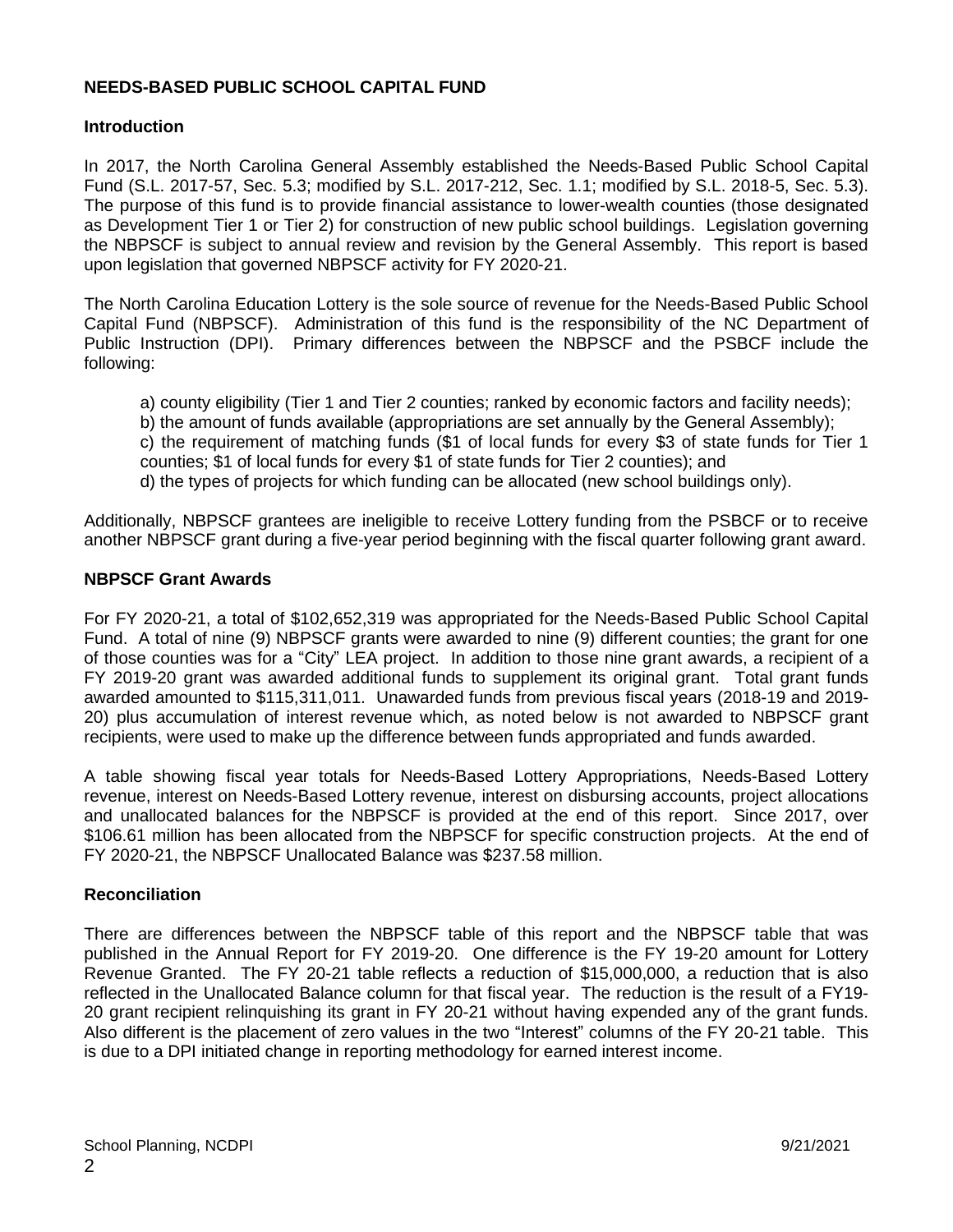## **REVENUE ALLOTMENT**

#### **PSBCF - ADM Fund**

During the years in which the PSBCF "ADM Fund" was receiving corporate tax revenue, that revenue was allotted to counties on a quarterly basis. As stated previously, corporate taxes are no longer a revenue source for the ADM Fund. Consequently, this Fund receives no revenue other than earned interest income as described below.

#### **PSBCF - Lottery Fund**

Revenue from the North Carolina Education Lottery is allotted to the PSBCF four times during a Fiscal Year. These allotments are usually reported to DPI four to six weeks after the end of each FY Quarter. Distribution of PSBCF Lottery revenue among the state's Local Education Administrations (LEAs) was originally based on both ADM (65 percent of the revenue) and property tax rate ("tax effort") of the LEA (35 percent of the revenue). In FY 2008-09 and FY 2009-10, supplementary distributions of revenue were made to LEAs that did not participate in the "tax effort" (35 percent share), so that all LEAs received the same amount of revenue per ADM. Since FY 2010-11, distribution of Lottery revenue to LEAs has been made solely on the basis of ADM. If there is a "City" LEA within a county, that LEA receives Lottery revenue separately from the county LEA.

#### **Needs-Based Public School Capital Fund**

Revenue from the North Carolina Education Lottery is allotted to the NBPSCF at the same time that revenue is allotted to the PSBCF (i.e., four times each fiscal year). As indicated previously, NBPSCF Lottery revenue is distributed to eligible counties through grant-funded awards. An annual application process is used to determine which counties will receive a grant and the amount of each grant (additional information regarding the NBPSCF application process is provided below). If the total amount of grant awards for a given fiscal year is less than the total amount of revenue allotted to the NBPSCF that fiscal year, then the unawarded funds are accumulated by the NBPSCF to serve as a source of revenue for future grants.

#### **Earned Interest Income - PSBCF**

Cash balances (i.e., unallocated balances) in the PSBCF "ADM Fund" and "Lottery Fund," and monies transferred from these funds into county disbursing accounts, earn monthly interest at the "standard" State interest rate. All earned interest income is deposited into the PSBCF and is allotted to each county/LEA based upon the balance of funds in each applicable account. Interest is not deposited into county disbursing accounts.

#### **Earned Interest Income - NBPSCF**

NBPSCF cash (unallocated) balances earn monthly interest income, as do monies transferred from NBPSCF unallocated balances into county disbursing accounts. In accordance with state legislation current as of the date of this report, earned interest income is accumulated by the NBPSCF but is not allotted to the NBPSCF grantees. The accumulated interest income serves as a source of revenue for future grants.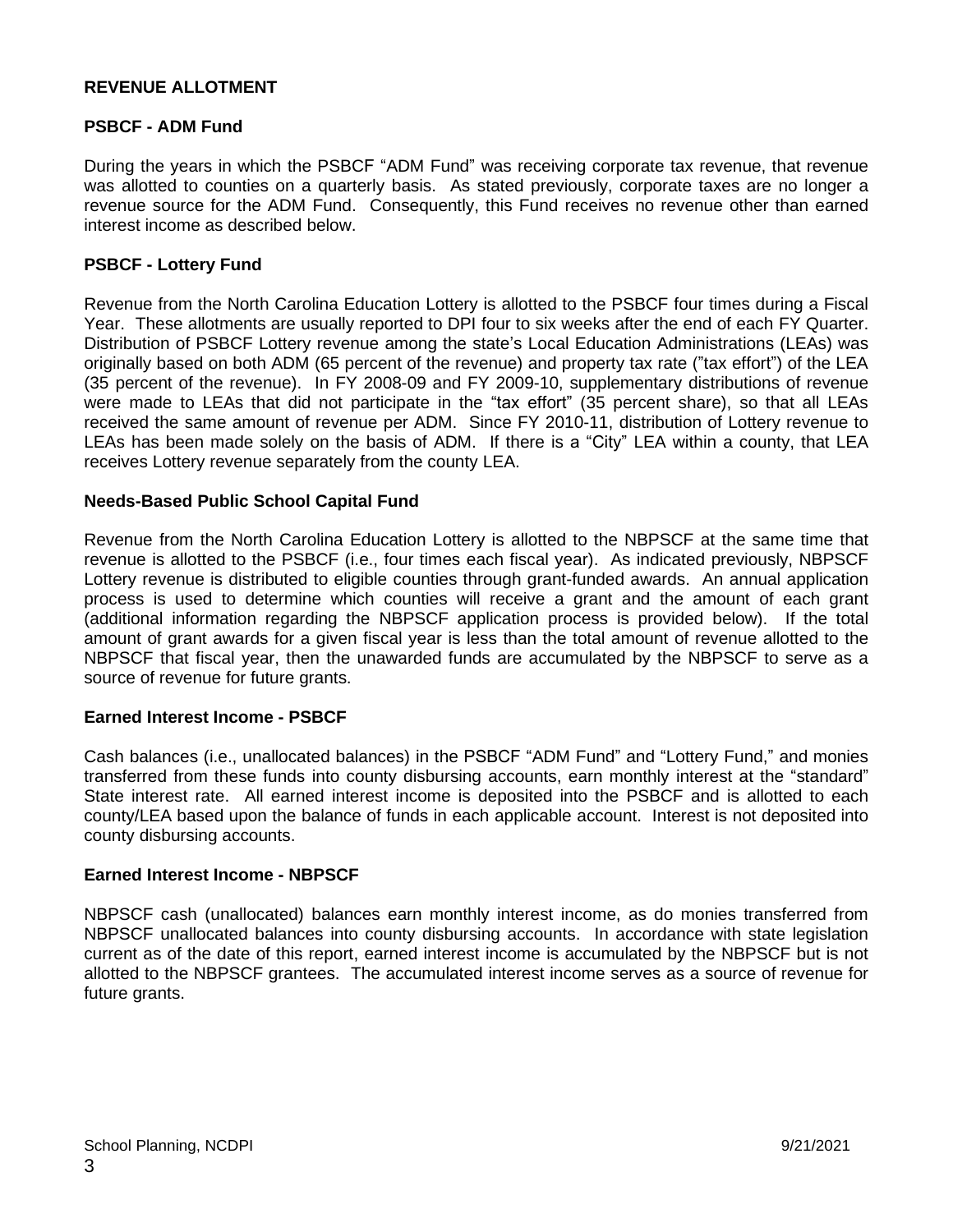## **ALLOWABLE TYPES OF CAPITAL OUTLAY PROJECTS & USE OF FUNDS**

## **Public School Building Capital Fund**

In general, PSBCF funds may be expended for the following types of projects:

- 1. Purchase of land for public school buildings<br>2. Planning/Design fees for public school build
- Planning/Design fees for public school buildings
- 3. Construction of public school buildings
- 4. Renovation of public school buildings
- 5. Enlargement of / additions to public school buildings
- 6. Repair of public school buildings (beyond general maintenance)
- 7. School technology [from corporate tax fund (ADM Fund) allocations only].

Funds from the PSBCF may also be used to retire certain indebtedness incurred by a county for public school facilities, if a county does not need all or part of the funds allotted to it for public school capital outlay projects as listed above (see G.S. 115C-546.2(b)). Charter schools do not have access to funding through the PSBCF.

A table and pie chart that show the dollar value and percentage of each type of project funded through the Public School Building Capital Fund (ADM Fund + Lottery Fund) during FY 2020-21 are provided at the end of this report. Combined, over \$107 million was allocated for use through these funds.

## **Needs-Based Public School Capital Fund**

Only new public school building projects that address critical school facility deficiencies are eligible for NBPSCF grant funding. Grants are awarded to counties for single projects. Charter Schools are not eligible for NBPSCF grants. Over \$51 million was allocated for school building projects in FY 2020-21.

## **APPLICATION PROCESS**

## **Public School Building Capital Fund**

To receive funding from the PSBCF, counties/LEAs must submit a completed application form, specific to ADM or Lottery funding, to the School Planning Section of DPI. The form must be signed by the chairs of the local Board of Education and the County Commissioners. Applications received by the 25<sup>th</sup> of each month are processed by the end of the month. Funds for approved projects are normally transferred to county disbursing accounts in the Office of State Treasurer by the last business day of the month, making them available by the second or third business day of the upcoming month. Technology funds are transferred to the Technology Trust Fund at DPI and are typically available for drawdown after the next scheduled Allotment Revision in the month following approval.

## **Needs-Based Public School Capital Fund**

Applications for grants through the NBPSCF are processed by DPI once a year. The application deadline is typically set between August 31 and September 15, and awards are typically announced in early October. Grant applications must be signed by the chairs of the local Board of Education and the County Commissioners.

To receive funding from an awarded grant, the county/LEA must submit a completed Distribution Request form to the School Planning section of DPI. The form must be signed by the chairs of the local Board of Education and the County Commissioners. NBPSCF distribution requests are processed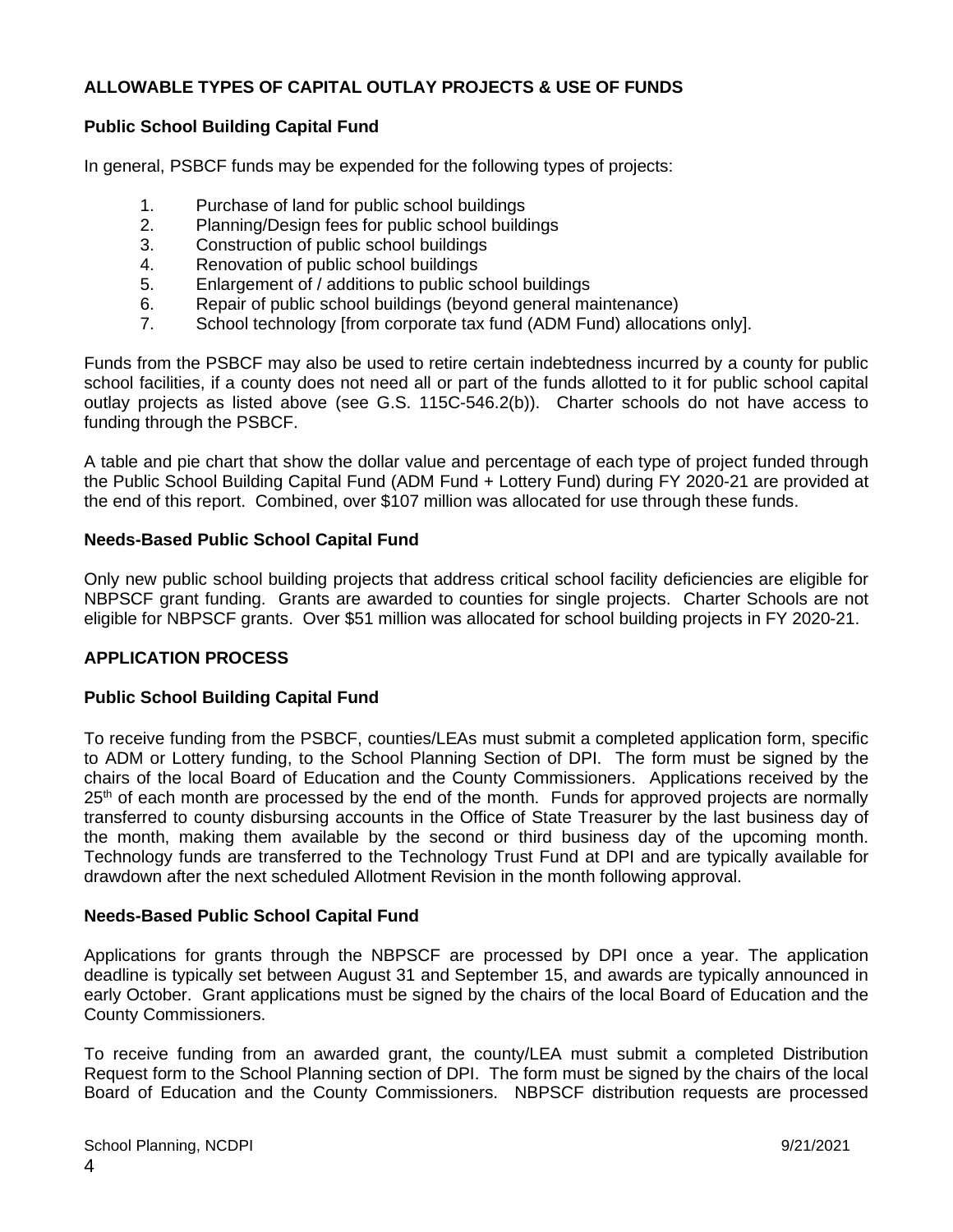monthly along with PSBCF funding applications. The process for transferring allocated funds to the county disbursing account is the same as that for the PSBCF.

## **ADDITIONAL INFORMATION**

Procedures Manual and Application forms for funding through the Public School Building Capital Fund, Procedures Manual and Application forms for Needs-Based Public School Capital Fund grants, Distribution Request forms for the NBPSCF, and monthly PSBCF and NBPSCF reports are posted to the School Planning section of the DPI website (see website link below) under Capital Funding. Monthly reports show project allocations, interest earned and unallocated balances. In the months that quarterly lottery revenue is distributed, that information is also shown.

Additional lottery revenue information is provided on the website in a report entitled "Lottery Fund Distribution 2020-21." This report shows the revenue generated by the Lottery during FY 20-21, *as reported by the Lottery Commission*, and may therefore differ from the data in this annual report document and from data shown elsewhere on the School Planning web pages. A primary example is that, if the last deposit of revenue for the fourth quarter of a given fiscal year is received after the June activity of that fiscal year was recorded, then that revenue is reflected in the School Planning report for the subsequent fiscal year.

Link to the School Planning section of the NC Department of Public Instruction Website: <https://www.dpi.nc.gov/districts-schools/district-operations/school-planning>

#### **CONTACT INFORMATION**

Questions or comments about this Annual Report, the Public School Building Capital Fund, or the Needs-Based Public School Capital Fund may be directed to:

\_\_\_\_\_\_\_\_\_\_\_\_\_\_\_\_\_\_\_\_\_\_\_\_\_\_\_\_\_\_\_\_\_\_\_\_\_\_\_\_\_\_\_\_\_\_\_\_\_\_\_\_\_\_\_\_\_\_\_\_\_\_\_\_\_\_\_\_\_\_\_\_\_\_\_\_\_\_\_\_\_\_

Dennis R. Hilton, PE Nathan Maune, AIA Structural Engineering Consultant Section Chief Ph: 984.236.2922 Ph: 984.236.2919 Email: [dennis.hilton@dpi.nc.gov](mailto:dennis.hilton@dpi.nc.gov) Email: [nathan.maune@dpi.nc.gov](mailto:nathan.maune@dpi.nc.gov) School Planning Section School Planning Section 301 North Wilmington Street 301 North Wilmington Street Raleigh, NC 27601-2825 Raleigh, NC 27601-2825

#### **PSBCF NBPSCF**

NC Department of Public Instruction NC Department of Public Instruction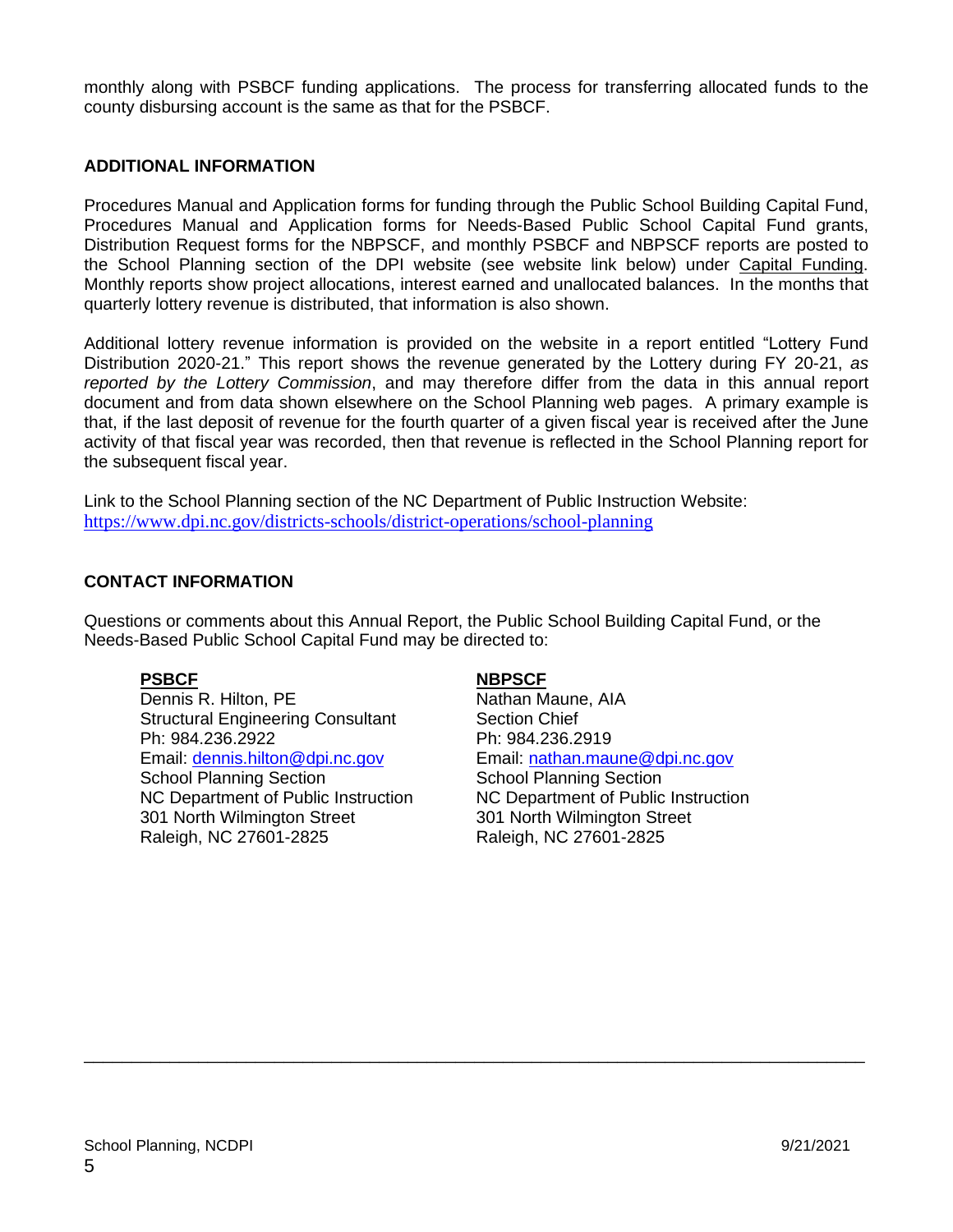# **TABLES and CHARTS**

|               |                    | Interest on                                 |                |                   |                    |  |
|---------------|--------------------|---------------------------------------------|----------------|-------------------|--------------------|--|
| <b>Fiscal</b> |                    | <b>Interest on Tax</b><br><b>Disbursing</b> |                | <b>Project</b>    | <b>Unallocated</b> |  |
| Year          | <b>Tax Revenue</b> | <b>Revenue</b>                              | <b>Account</b> | <b>Allocation</b> | <b>Balance</b>     |  |
| 1987-88       | 79,711,466.77      | 2,475,125.99                                | 101,216.34     | 8,603,813.86      | 73,683,995.24      |  |
| 1988-89       | 60,005,342.26      | 9,028,343.75                                | 1,156,249.21   | 44,677,884.66     | 99,196,045.80      |  |
| 1989-90       | 37,422,143.66      | 8,831,204.87                                | 2,022,116.86   | 81,000,952.55     | 66,470,558.64      |  |
| 1990-91       | 27,087,077.02      | 4,955,875.14                                | 3,293,270.75   | 59,750,680.23     | 42,056,101.32      |  |
| 1991-92       | 27,424,644.08      | 3,191,823.22                                | 1,954,730.19   | 36,681,753.72     | 37,945,545.09      |  |
| 1992-93       | 32,048,197.15      | 2,693,952.36                                | 1,514,789.63   | 33,726,233.86     | 40,476,250.37      |  |
| 1993-94       | 34,681,537.93      | 2,875,198.89                                | 1,188,908.83   | 34,423,458.70     | 44,798,437.32      |  |
| 1994-95       | 41,811,028.84      | 3,538,817.80                                | 1,398,019.52   | 37,306,768.51     | 54,239,534.97      |  |
| 1995-96       | 50,717,766.10      | 4,736,336.55                                | 1,418,246.78   | 49,178,619.49     | 61,933,264.91      |  |
| 1996-97       | 48,317,423.71      | 4,882,099.32                                | 1,765,060.30   | 42,364,730.24     | 74,533,118.00      |  |
| 1997-98       | 56,174,376.61      | 5,932,978.01                                | 1,448,980.88   | 53,067,568.30     | 85,021,885.20      |  |
| 1998-99       | 62,451,346.39      | 6,033,638.81                                | 1,689,276.11   | 60,097,863.97     | 95,098,282.54      |  |
| 1999-00       | 79,038,850.61      | 6,601,704.52                                | 2,075,448.04   | 67,271,838.73     | 115,542,446.98     |  |
| 2000-01       | 48,410,798.61      | 6,527,308.58                                | 2,698,783.15   | 103,812,864.58    | 69,366,472.74      |  |
| 2001-02       | 43,881,577.31      | 4,148,930.43                                | 2,223,675.10   | 42,912,257.94     | 76,708,397.64      |  |
| 2002-03       | 0.00               | 2,890,037.39                                | 783,101.83     | 27,411,212.69     | 52,970,324.17      |  |
| 2003-04       | 57,164,133.05      | 2,355,596.37                                | 596,053.88     | 38,251,633.60     | 74,834,473.87      |  |
| 2004-05       | 77,897,426.15      | 2,524,368.24                                | 616,845.33     | 54,866,440.27     | 101,006,673.32     |  |
| 2005-06       | 97,732,199.85      | 4,523,116.56                                | 726,993.08     | 78,679,602.36     | 125,309,380.45     |  |
| 2006-07       | 108,675,188.71     | 6,193,330.14                                | 1,106,598.12   | 91,152,590.65     | 150,131,906.77     |  |
| 2007-08       | 86,709,100.57      | 7,869,381.02                                | 1,158,954.22   | 146,649,859.20    | 99,219,483.38      |  |
| 2008-09       | 49,098,195.65      | 4,253,833.16                                | 702,369.99     | 91,716,795.56     | 61,557,086.62      |  |
| 2009-10       | 0.00               | 926,011.50                                  | 225,866.42     | 18,355,912.19     | 44,353,052.35      |  |
| 2010-11       | 0.00               | 337,532.41                                  | 85,605.20      | 18,723,899.24     | 26,052,290.72      |  |
| 2011-12       | 0.00               | 194,927.77                                  | 28,646.35      | 6,140,928.61      | 20,134,936.23      |  |
| 2012-13       | 0.00               | 81,976.24                                   | 21,429.50      | 3,230,556.50      | 17,007,785.47      |  |
| 2013-14       | 0.00               | 69,189.91                                   | 16,259.15      | 4,102,740.88      | 12,990,493.65      |  |
| 2014-15       | 0.00               | 61,190.65                                   | 15,088.83      | 726,321.45        | 12,340,451.68      |  |
| 2015-16       | 0.00               | 86,149.46                                   | 17,948.76      | 1,620,595.58      | 10,823,954.32      |  |
| 2016-17       | 0.00               | 113,242.28                                  | 25,252.03      | 768,893.86        | 10,193,554.77      |  |
| 2017-18       | 0.00               | 148,288.53                                  | 37,073.07      | 917,341.35        | 9,461,575.02       |  |
| 2018-19       | 0.00               | 201,850.41                                  | 74,174.86      | 107,900.00        | 9,629,700.29       |  |
| 2019-20       | 0.00               | 187,545.85                                  | 63,588.52      | 1,500,758.12      | 8,380,076.54       |  |
| 2020-21       | 0.00               | 36,753.86                                   | 19,761.98      | 336,339.67        | 8,100,252.71       |  |
| <b>TOTALS</b> | 1,206,459,821.03   | 109,507,659.99                              | 32,270,382.81  | 1,340,137,611.12  |                    |  |

**Public School Building Capital Fund (ADM Fund) – Fiscal Year Totals**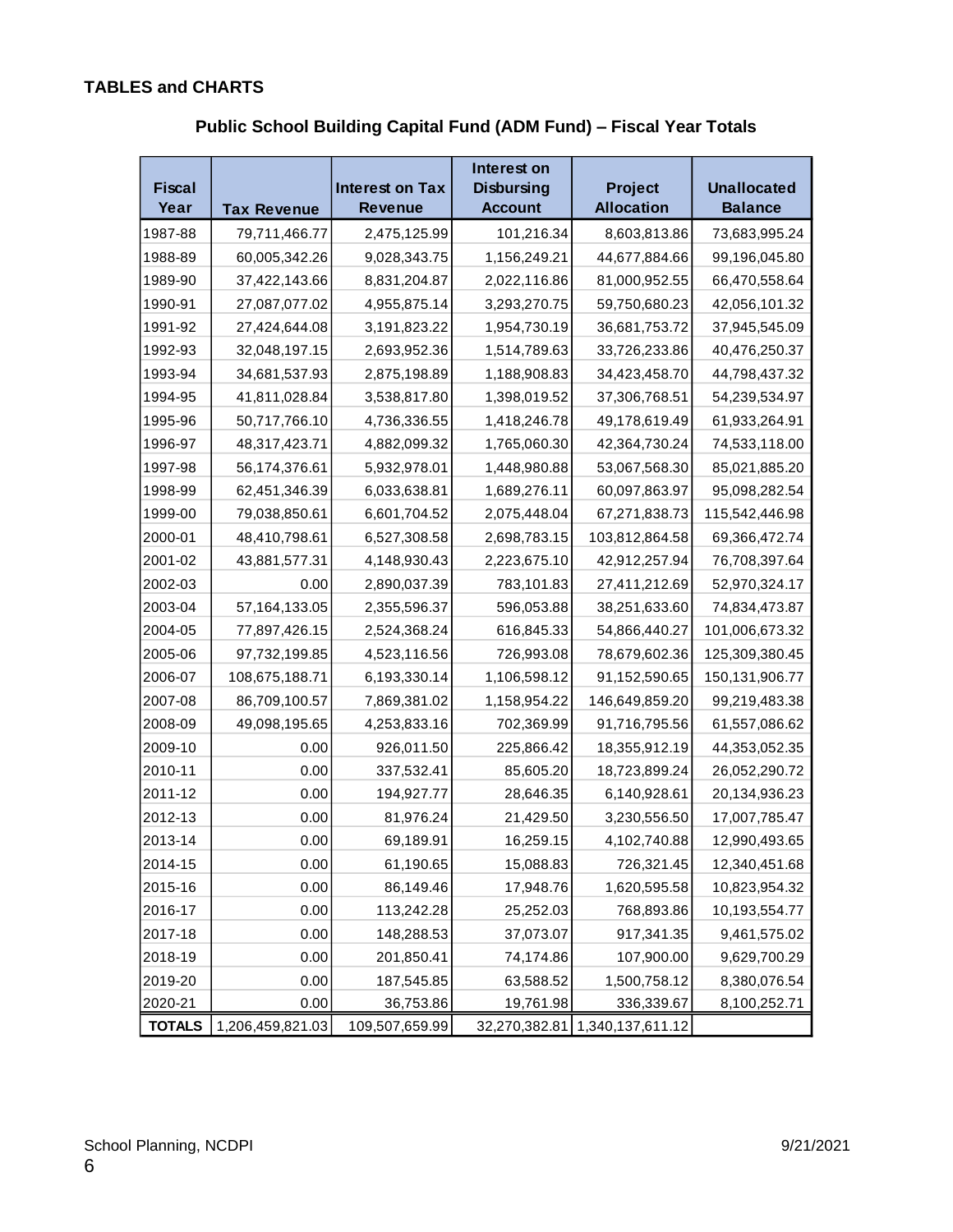## **Public School Building Capital Fund (Lottery Fund) - Fiscal Year Totals**

| <b>Fiscal</b><br>Year | Lottery<br><b>Revenue</b> | Interest on<br>Lottery<br><b>Revenue</b> | Interest on<br><b>Disbursing</b><br><b>Account</b> | <b>Project</b><br><b>Allocation</b> | <b>Unallocated</b><br><b>Balance</b> |  |
|-----------------------|---------------------------|------------------------------------------|----------------------------------------------------|-------------------------------------|--------------------------------------|--|
| 2006-07               | 102,384,597.00            | 1,913,370.25                             | 233,909.70                                         | 42,299,649.67                       | 62,232,227.28                        |  |
| 2007-08               | 128,887,893.00            | 5,045,560.83                             | 967,847.54                                         | 92,355,256.80                       | 104,778,271.85                       |  |
| 2008-09               | 123,821,061.00            | 4,988,190.54                             | 954,669.58                                         | 139,871,080.32                      | 94,671,112.65                        |  |
| 2009-10               | 209,575,479.00            | 2,880,644.51                             | 541,131.05                                         | 148,982,629.10                      | 158,685,738.11                       |  |
| 2010-11               | 145,805,007.00            | 1,705,969.62                             | 361,964.22                                         | 157, 152, 512.01                    | 149,406,166.94                       |  |
| 2011-12               | 89,782,097.00             | 1,149,637.32                             | 186,289.77                                         | 103,638,988.54                      | 136,885,202.49                       |  |
| 2012-13               | 96,854,123.00             | 571,060.84                               | 122,749.33                                         | 126,420,178.56                      | 108,012,957.10                       |  |
| 2013-14               | 100,663,529.00            | 509,774.17                               | 122,502.50                                         | 119,948,391.09                      | 89,360,371.68                        |  |
| 2014-15               | 103,993,509.00            | 511,651.48                               | 94,741.94                                          | 102,016,886.55                      | 91,943,387.55                        |  |
| 2015-16               | 98,081,203.00             | 718,655.25                               | 176,457.63                                         | 105,033,891.40                      | 85,885,812.03                        |  |
| 2016-17               | 109,727,895.00            | 1,035,841.43                             | 224,259.91                                         | 90,259,274.52                       | 106,614,533.85                       |  |
| 2017-18               | 98,500,000.00             | 1,382,148.31                             | 278,785.40                                         | 97,242,942.05                       | 109,532,525.51                       |  |
| 2018-19               | 73,262,209.00             | 2,123,756.45                             | 477,676.47                                         | 95,868,703.39                       | 89,527,464.04                        |  |
| 2019-20               | 101,110,188.00            | 2,301,596.79                             | 450,377.45                                         | 91,919,798.66                       | 101,469,827.62                       |  |
| 2020-21               | 120,176,006.00            | 560,219.23                               | 98,680.24                                          | 107,280,773.94                      | 115,023,959.15                       |  |
| <b>TOTALS</b>         | 1,702,624,796.00          | 27,398,077.02                            | 5,292,042.73                                       | 1,620,290,956.60                    |                                      |  |

#### *Footnote:*

*DPI records Lottery Revenue in the month it was actually made available to the LEAs, not the month the revenue was recognized by the Lottery Commission. As a result, FY Totals presented above may not reflect actual Revenue Totals.*

*Total Lottery Revenue allotted to the PSBCF for FY20-21 was \$98,500,000. The \$120,176,006 amount includes \$25,436,721 from 4 th Qtr FY19-20 (distributed July 2020) but does not include \$3,760,715 from 4th Qtr FY20-21 (distributed July 2021).*

## **Needs-Based Public School Capital Fund - Fiscal Year Totals**

| <b>Fiscal</b><br>Year | Needs-Based<br><b>Lottery Revenue</b><br>Appropriated<br>(see Footnote 1) | Needs-Based<br>Lottery<br><b>Revenue</b><br>Granted<br>$(see Footnote 2)$ (see Footnote 3) | Interest on<br>Needs-Based<br>Lottery<br><b>Revenue</b> | Interest on<br>Needs-Based<br><b>Disbursing</b><br><b>Account</b><br>(see Footnote 3) | Needs-Based<br><b>Project</b><br><b>Allocation</b> | Needs-Based<br>Unallocated<br><b>Balance</b><br>(see Footnote 4) |
|-----------------------|---------------------------------------------------------------------------|--------------------------------------------------------------------------------------------|---------------------------------------------------------|---------------------------------------------------------------------------------------|----------------------------------------------------|------------------------------------------------------------------|
| 2017-18               | 30,000,000.00                                                             | 30,000,000.00                                                                              | 0.00                                                    | 0.001                                                                                 | 0.00                                               | 30,000,000.00                                                    |
| 2018-19               | 146,968,039.00                                                            | 140,684,581.00                                                                             | 0.00                                                    | 0.00                                                                                  | 19,701,087.85                                      | 150,983,493.15                                                   |
| 2019-20               | 75,000,000.00                                                             | 58,200,000.00                                                                              | 0.00                                                    | 0.00                                                                                  | 35,339,549.64                                      | 173,843,943.51                                                   |
| 2020-21               | 102,652,318.87                                                            | 115,311,011.00                                                                             | 0.00                                                    | 0.00                                                                                  | 51,572,012.97                                      | 237,582,941.54                                                   |
| <b>TOTALS</b>         | 354,620,357.87                                                            | 344,195,592.00                                                                             | 6,023,130.93                                            | 164,993.99                                                                            | 106,612,650.46                                     |                                                                  |

#### *Footnotes:*

*1. Appropriated Revenue not granted remains available for NBPSCF grants in future fiscal years.*

*2. Revenue Granted values reflect actual Revenue distributed during the FY, which may not match monthly DPI reports.*

*3. Per current legislation, earned interest income is not available for expenditure by NBPSCF grantees; it remains available for* 

 *NBPSCF grants in future fiscal years. The amount of interest accrued since the inception of NBPSCF is given in the TOTALS line. 4. Unallocated Balance values do not include Interest Revenue.*